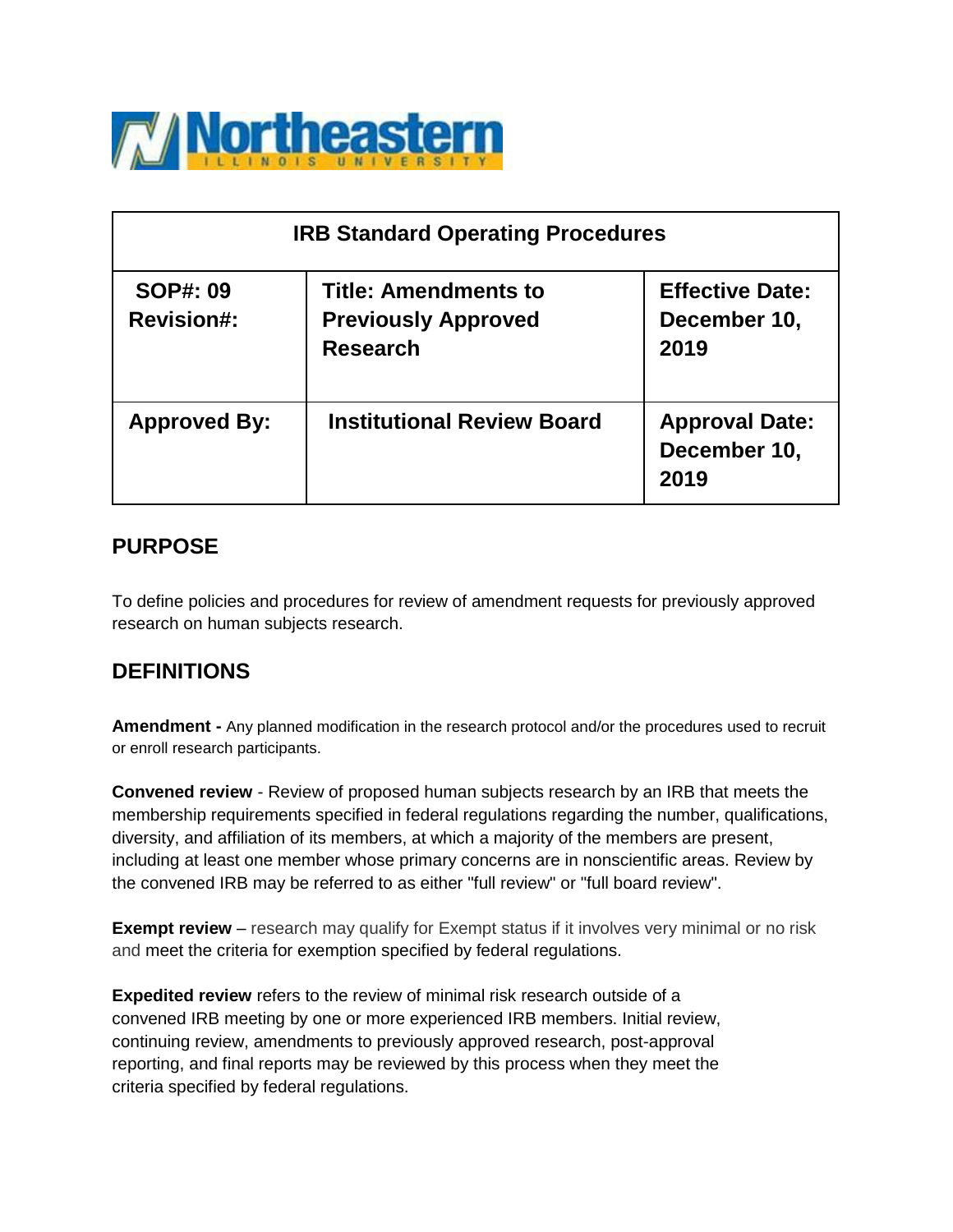**Human subject** means a living individual about whom an investigator (whether professional or student) conducting research: (i) Obtains information or biospecimens through intervention or interaction with the individual, and uses, studies, or analyzes the information or biospecimens; or (ii) Obtains, uses, studies, analyzes, or generates identifiable private information or identifiable biospecimens.

**IRB** means an institutional review board established in accord with and for the purposes expressed in this policy.

**Minimal risk** means that the probability and magnitude of the harm or discomfort anticipated in the research are not greater in and of themselves than those ordinarily encountered in daily life or during the performance of routine physical or psychological examinations or tests.

**Research** means a systematic investigation, including research development, testing and evaluation, designed to develop or contribute to generalizable knowledge.

# **POLICY**

- 1. All proposed amendments to previously approved research, regardless of the level of review and the type of funding, must be reviewed by the IRB. A PI may not implement an amendment prior to IRB approval, except when necessary to avoid an immediate danger to the subject.
- 2. The IRB reviews amendments to determine whether they affect the risk/benefit analysis or exempt status of the research study.
- 3. Amendments to full review studies will be reviewed by the convened IRB, unless the proposed change(s) are minor.
	- a. Minor changes represent: 1) changes not materially affecting the assessment of risk and benefit; 2) changes not substantially changing the specific aims or design of the study. Refer to Appendix Minor Changes in Research Studies for details.
	- b. Minor changes in research previously approved by the convened IRB are eligible for expedited review. Amendments that include both minor and more than minor changes cannot be separated if combined into the same submission, and must be reviewed by the convened IRB in their entirety.
	- c. Approval expiration dates of full review studies do not change with the approval of amendments.

4. Amendments to expedited studies will be reviewed by the expedited procedures to determine that 1) the research continues to pose no more than minimal risk and 2) new or revised procedures are consistent with the expedited categories 1-7. Studies previously meeting the criteria for expedited review will subsequently require review by the convened IRB when the changes proposed in the amendment increase the risk level to more than minimal or involve procedures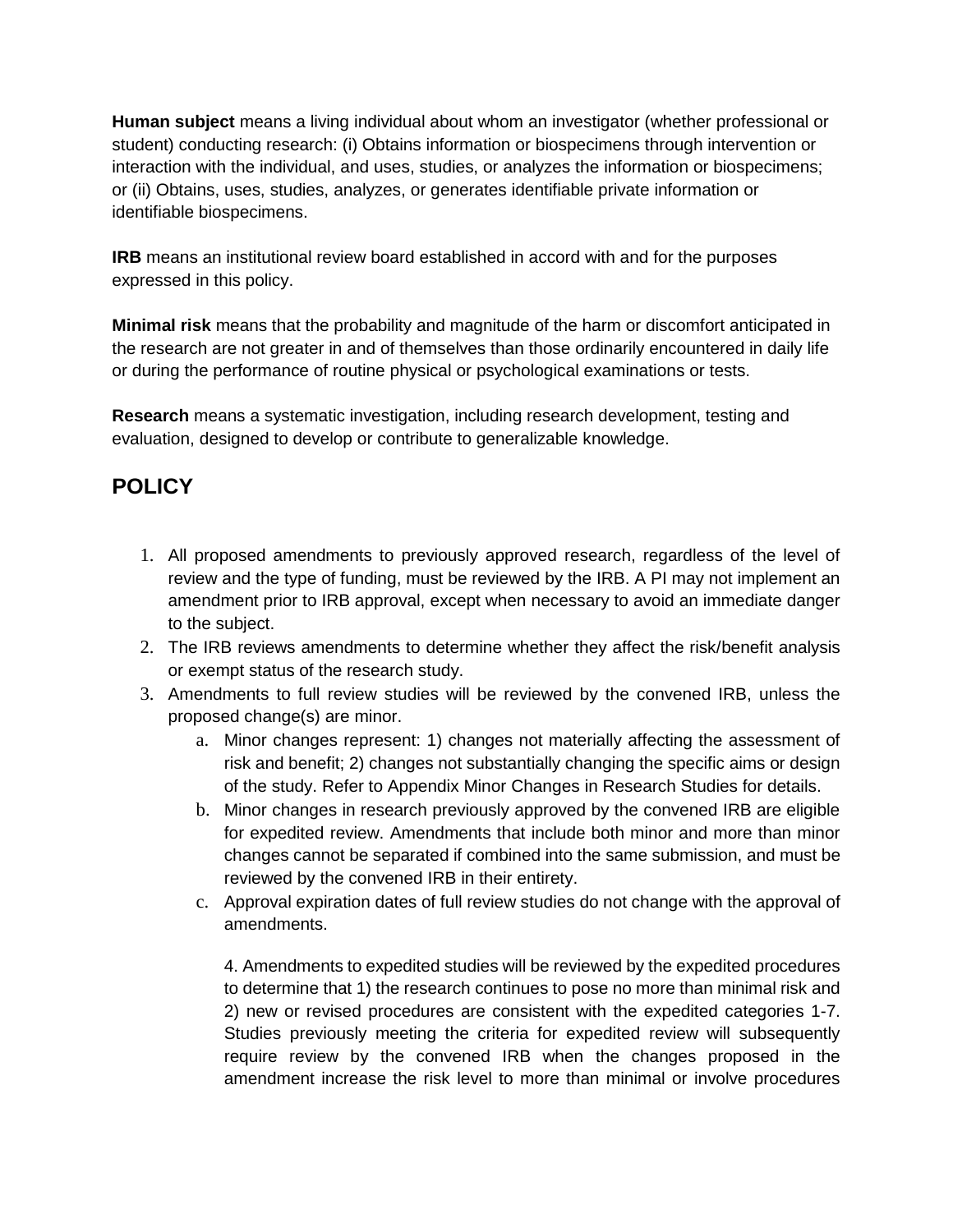which do not fall within one or more of the seven categories eligible for expedited review.

4. Amendments to exempt studies will be reviewed by the exempt procedures to determine whether the proposed change affects exempt status of the research study. Exempt research may be moved to expedited or convened review dependent upon the nature of the amendment.

5. Administrative amendments that only include changes in research personnel, performance sites and funding may be reviewed and approved by the IRB staff.

### **PROCEDURES**

#### **Pre-review Procedures**

- 1. Incomplete applications will not be reviewed. The entire application packet will be sent back to PI to complete prior to submission.
- 2. Once application materials have been submitted and determined to be complete in accordance with IRB requirements [\[Applying to the IRB\]](https://www.neiu.edu/academics/research-resources/institutional-review-board/resources-and-templates-new-research), IRB staff will screen the application for errors or omissions in the application and possible regulatory issues as part of "Administrative Pre-review".
- 3. All application material and pre-review notes from the administrative pre-reviewer will be shared with the IRB chair.
- 4. The IRB Staff will consult with the IRB Chair as to whether the requested amendment constitutes a minor or more than minor change, with the IRB Chair or designee making the ultimate determination.
- 5. Amendments that include more than minor changes will be submitted for review by the convened IRB.
- 6. Amendments that include minor changes will be submitted for review the IRB Chair or designee.
- 7. Amendments to claims for exemption will be reviewed by the IRB Chair or designee reviewer to determine if the study still qualifies for exemption.

### **Review**

- 1. The reviewer is responsible for notifying the IRB staff if they have a conflict of interest as outlined in SOP IRB Member Conflict of Interest or if they do not feel qualified to review the proposal.
- 2. The reviewer will document their review and assessment of the research by completing an IRB Reviewer Sheet.
- 3. The reviewer must determine when the changes to research activities affect one or more of the approval criteria and whether the criteria for approval are still met.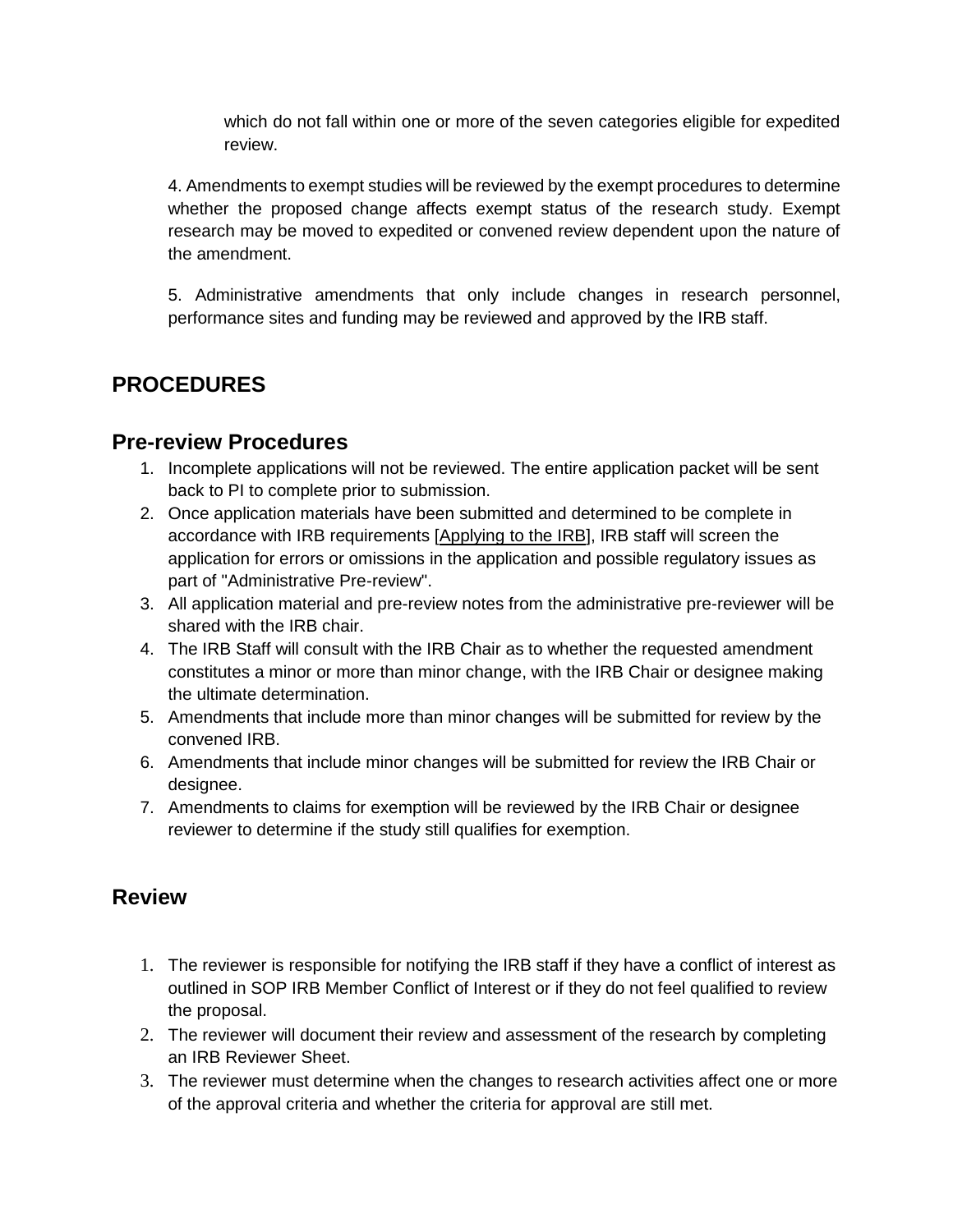- 4. The reviewer must consider whether the changes to research activities require changes to the informed consent forms and whether currently enrolled subjects and/or previously enrolled subjects must be re-consented no matter what the level of review.
- 5. The reviewer must also determine as part of their review whether any significant new findings that arise from the review process and that might affect subjects' willingness to continue participation should be communicated to the participants. This determination should be based on whether new information affects the risk/benefit analysis in a way that could affect a subject's decision as to their willingness to participate or continue participation in the research study.
- 6. When informed consent forms or recruitment documents are modified by the amendment, the start date for approval on the revised documents is updated to reflect the date of IRB approval of the revised documents.

## **IRB Determinations**

- 1. Amendment is approved.
- 2. Additional information or clarifications are needed to secure approval.

### **Post-review Procedures**

- 1. IRB actions and findings will be reported to the principal investigator in writing.
- 2. The investigator's department head and, if applicable, faculty sponsor are copied on all communications.
- 3. The communication contains, as applicable:
	- a. Any issues requiring resolution;
	- b. Recommendations for changes in the level of review;
	- c. Requests for further information.
- 4. For approved amendments:
	- a. Summary of changes
	- b. Reminder of the investigator's responsibility to submit any amendment to the research for review;
	- c. Reminder of the investigator's responsibility to respond to an annual surveyreminder of researcher responsibilities & project termination.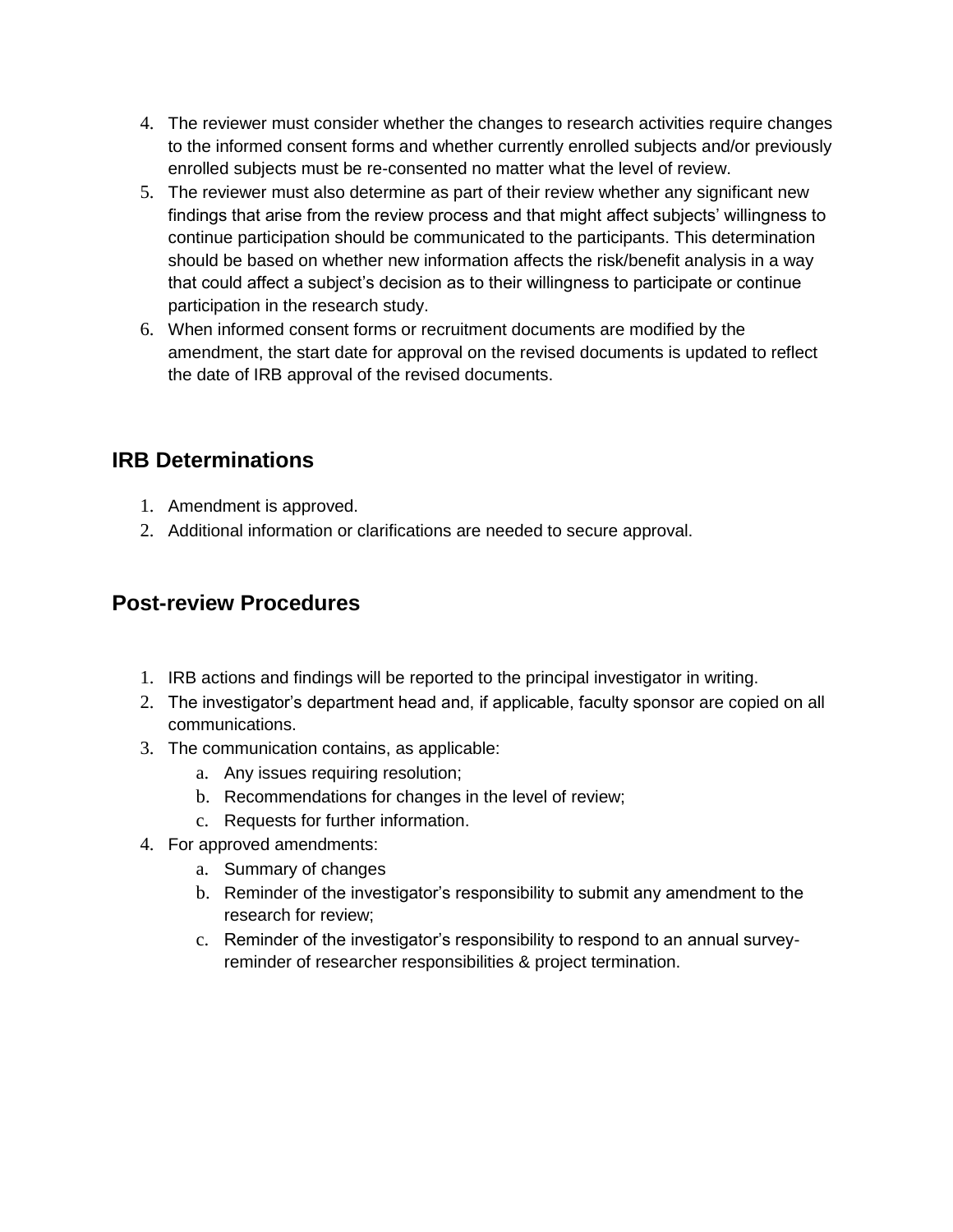### **Review of Investigator's Responses to the IRB**

1. The IRB Staff reviews responses from investigators for modifications required to secure approval. The response is then forwarded to the convened IRB or the IRB Chair (or designee) for review.

#### **Regulations**

45 CFR 46.109, 45 CFR 46.111, 45 CFR 46.116 21 CFR 56.109, 21 CFR 56.111, 21 CFR 50.25 Institutional Review Board (IRB) Written Procedures: Guidance for Institutions and IRBs. OHRP, HHS, FDA, May 2018 OHRP Guidance on Expedited Review Procedures, OHRP, DHHS August 11, 2003

#### **Author Reference**

NEIU IRB [UIC Amendments to Previously Approved Research](http://research.uic.edu/sites/default/files/0288.pdf)

### **Related Policies**

SOP IRB Member Conflict of Interes[t](https://www.neiu.edu/sites/neiu.edu/files/migrated-academics-body/documents/gbernads/SOP%20IRB%20Member%20Conflict%20of%20Interest.pdf) SOP Exempt Research SOP Expedited Review of Research SOP Convened Review of Research

## **Contact Information**

Please direct questions or concerns about this policy to:

| <b>Contact</b>                              | <b>Phone</b> | E-Mail               |
|---------------------------------------------|--------------|----------------------|
| <b>IRB</b> Office<br>Dean of the College of | 773-442-4675 | irb@neiu.edu         |
| Graduate Studies and Research               | 773-442-6012 | gradstudies@neiu.edu |

### **Disclaimer**

The University reserves the right to modify or amend sections of this IRB SOP at any time at its sole discretion. This IRB SOP remains in effect until such time as the Responsible Officer calls for review. Requests for exception to any portion of this policy, but not to the policy statement, must be presented in writing to the Responsible Officer.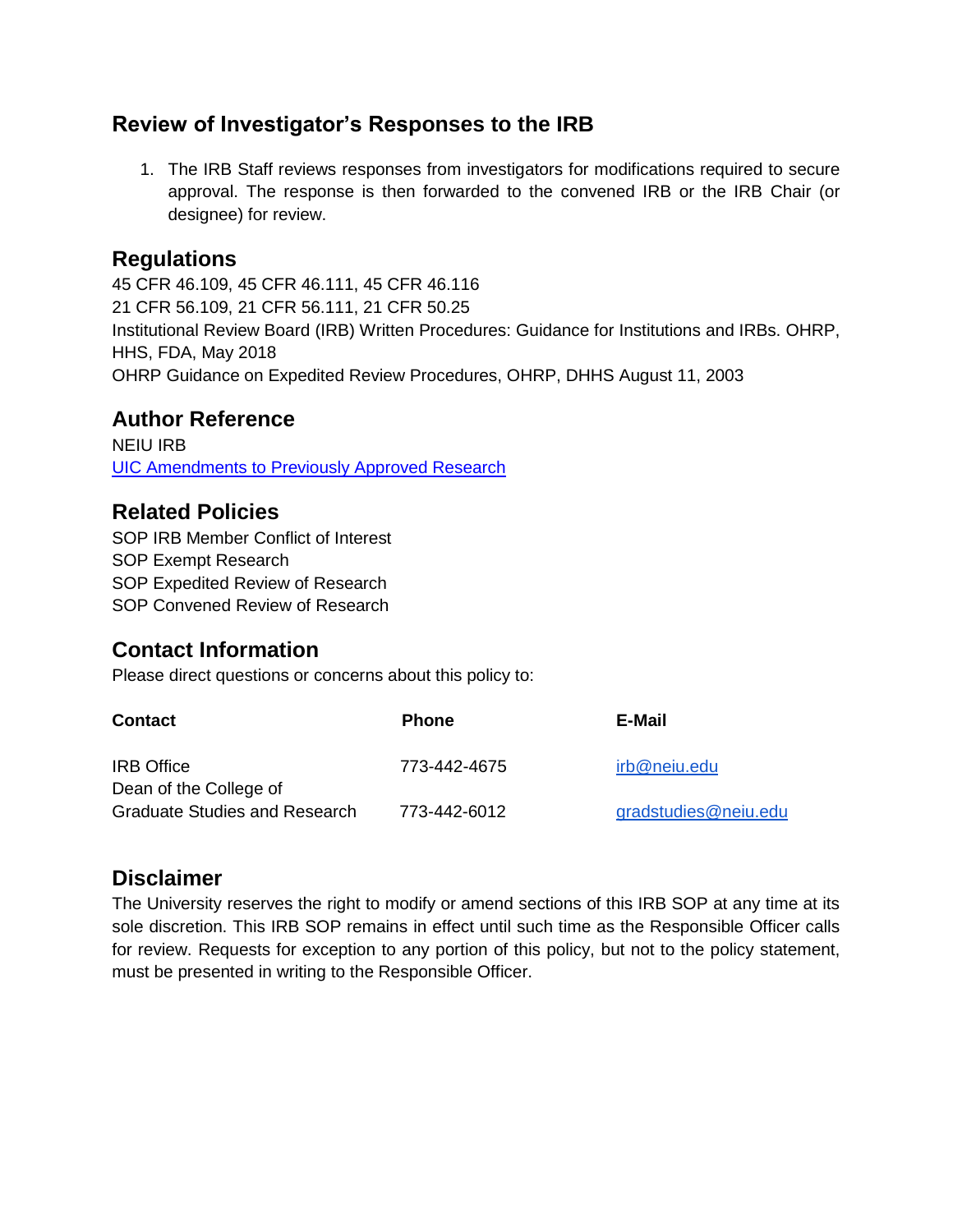#### **Minor changes in research**

Minor changes in research previously approved by the convened IRB are eligible for expedited review.

Minor changes in research represent:

- 1. Changes not materially affecting the assessment of risk and benefit;
- 2. Changes not substantially changing the specific aims or design of the study;
- 3. For protocols initially approved by expedited review process, the research continues to pose no more than minimal risk; and new or revised procedures are consistent with the expedited categories 1-7.

Examples of minor changes include, but not limited to:

- 1. Administrative changes (addition of personnel, performance sites, and funding)
- 2. Minor consent form revisions (e.g., grammar corrections, change in contact information, editorial changes that clarify but do not change the material),
- 3. Addition of procedures that do not increase risks, such as expanding collection of information or samples already being obtained for non-research purposes,
- 4. Changes to recruitment procedures, recruitment materials or submission of new recruitment materials to be used in accordance with approved recruitment methods,
- 5. Non-substantive changes to study documents such as surveys, questionnaires or brochures,
- 6. New study documents to be distributed to or seen by subjects that are similar in substance to those previously approved,
- 7. Changes in the amount or process for compensating subjects that do not significantly impact the risks or benefits,
- 8. Decrease in the number and volume of sample collections as long as they do not negatively alter the risks or benefits,
- 9. Addition or removal of co-investigators, key personnel or performance sites (when do not adversely affect study resources),
- 10. Increasing subject enrollment,
- 11. Addition of template short form consents, and
- 12. Foreign language translations of materials already approved.

Examples of changes that are not minor include, but not limited to:

- 1. New or expanded procedures (e.g., tissue biopsy, more frequent blood drawings) or changes in design (e.g., add or remove treatment arm, new study population) that increase risks or adversely impact the risk-benefit ratio,
- 2. Changes in eligibility criteria that impact the risk-benefit ratio (e.g., lowering or raising the age limit),
- 3. Information concerning previously unknown risks or lack of benefit that is substantial or adversely affects the risk-benefit ratio, significant changes to materials to be given to